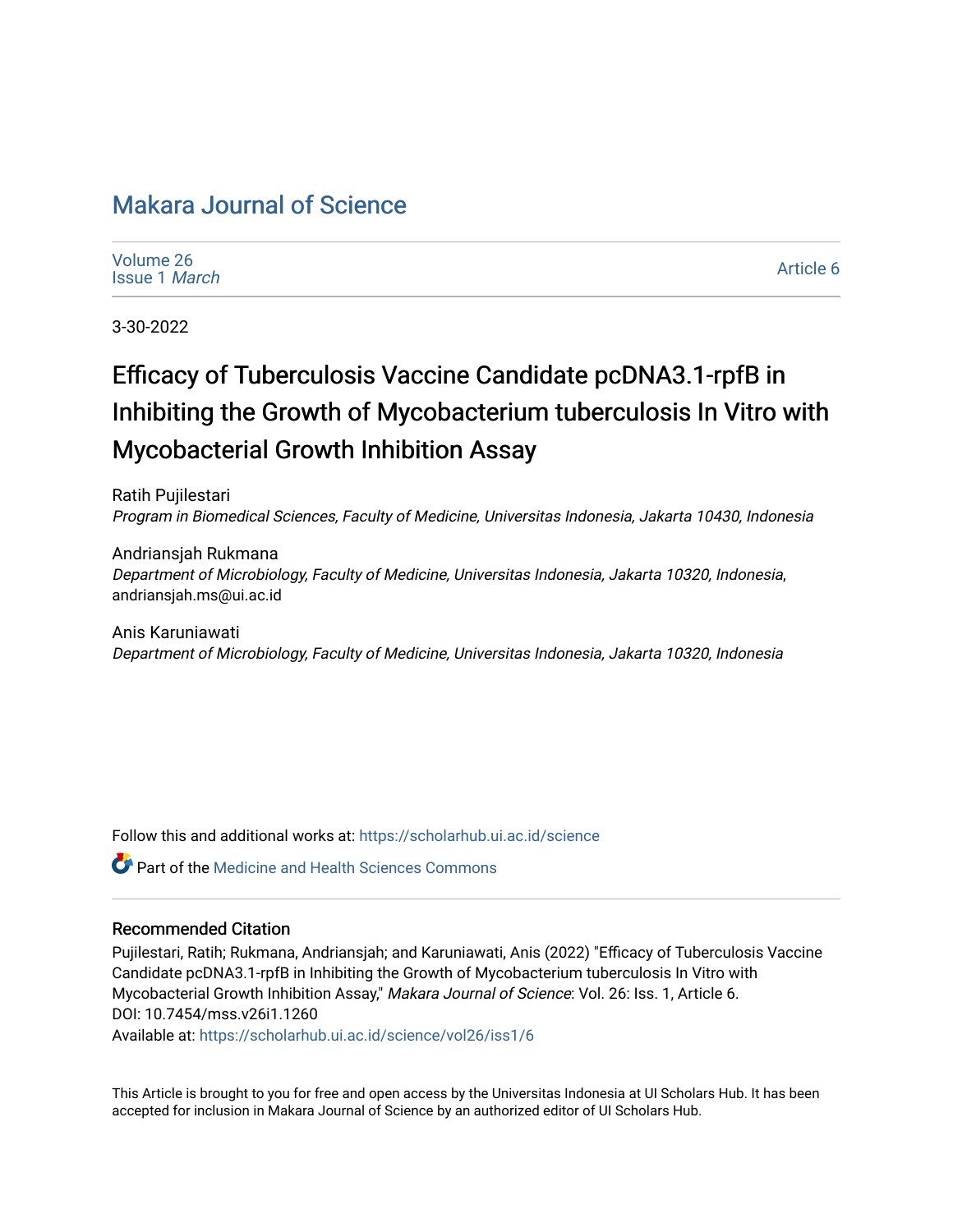# **Efficacy of Tuberculosis Vaccine Candidate pcDNA3.1-rpfB in Inhibiting the Growth of** *Mycobacterium tuberculosis In Vitro* **with Mycobacterial Growth Inhibition Assay**

Ratih Pujilestari<sup>1</sup>, Andriansjah Rukmana<sup>2\*</sup>, and Anis Karuniawati<sup>2</sup>

1. Program in Biomedical Sciences, Faculty of Medicine, Universitas Indonesia, Jakarta 10430, Indonesia 2. Department of Microbiology, Faculty of Medicine, Universitas Indonesia, Jakarta 10320, Indonesia

*\*E-mail: andriansjah.ms@ui.ac.id*

Received July 21, 2021 | Accepted February 9, 2022

#### **Abstract**

Tuberculosis (TB) is caused by *Mycobacterium tuberculosis* (Mtb). Bacille Calmette-Guérin (BCG) is the only licensed vaccine against TB, and it is effective in children but not in adults. The Vaccine Research Team, Department of Microbiology FKUI has developed a DNA-based TB vaccine candidate pcDNA3.1-*rpf*B. This candidate induces immune responses in mice, but its potency is unknown. The gold standard for potency testing of TB vaccine is the challenge method. The BSL3 animal laboratory for the challenge method is currently unavailable at FKUI. Therefore, mycobacterial growth inhibition assay (MGIA) was used as a preliminary test before the *in vivo* challenge test was conducted. The principle of MGIA is to reculture Mtb in a Mycobacteria Growth Indicator Tube (MGITTM) from co-cultured Mtb with mammalian cells that have been previously treated with pcDNA3.1-*rpf*B, pcDNA3.1 (negative control), and BCG (positive control). MGIT<sup>TM</sup> shows the time to positivity, which is the time that has lapsed until a positive growth of Mtb is detected. In addition, measurements of interferon (IFN)γ levels by enzyme-linked immunosorbent assay were carried out. This study concluded that pcDNA3.1-*rpf*B can inhibit the growth of Mtb *in vitro* and showed no statistical difference from BCG. The IFNγ levels from co-culturing did not correlate with the level of inhibition of the growth of Mtb *in vitro*.

*Keywords: mycobacterial growth inhibition assay (MGIA), Mycobacterium tuberculosis, resuscitation-promoting factor B (rpfB), vaccine*

#### **Introduction**

Tuberculosis (TB) is an infectious disease caused by *Mycobacterium tuberculosis* (Mtb). TB is one of the ten diseases that caused the most death in the world in 2020. Globally, an estimated 10 million people suffer from TB, and 1.3 million of them die in 2020 [1]. According to the data from the Ministry of Health of the Republic of Indonesia, Indonesia has an estimated 845,000 cases TB, and 13,947 of them died in 2020 [2].

Bacille Calmette-Guérin (BCG) is the only licensed vaccine that is currently most available and used against TB in the world. BCG comes from an attenuated virulent strain of *Mycobacterium bovis*. This vaccine can prevent TB in children but not in adults [3]. With the World Health Organization's (WHO) goal to eradicate TB by 2035, development of a new vaccine that is better than BCG is crucial and is a component of the strategy to fight the TB epidemic [3, 4, 5].

The development of pcDNA3.1-*rpf*B as a TB vaccine candidate in the form of DNA vaccine was carried out by the Vaccine Research Team of the Department of Microbiology, FKUI [6]. This pcDNA3.1-*rpf*B was constructed from vector plasmid pcDNA3.1 of *Escherichia coli* strain DHα and resuscitation-promoting factor B (*rpf*B) genes obtained from the Beijing strain of Mtb genome. This recombinant pcDNA3.1-*rpf*B plasmid successfully induced humoral immune response, which is characterized by the formation of anti-RpfB antibodies confirmed by Western blot, it can also express RpfB protein in mammalian cells (CHO-K1 cells) as evidenced by immunostaining, and stimulate cellular immune responses in the form of T cell proliferation and interferon (IFN)γ production [6, 7]. However, the efficacy of the pcDNA3.1-*rpf*B TB vaccine candidate is unknown because no measurement of its efficacy in inhibiting Mtb growth has been measured either *in vivo* or *in vitro*.

The widely used method for efficacy testing of TB vaccine candidates is the challenge test through the inhalation of Mtb by mice [8]. The challenge process requires a high level of laboratory biosafety with special equipment for the inhalation of Mtb by mice. This facility is currently unavailable at the FKUI Microbiology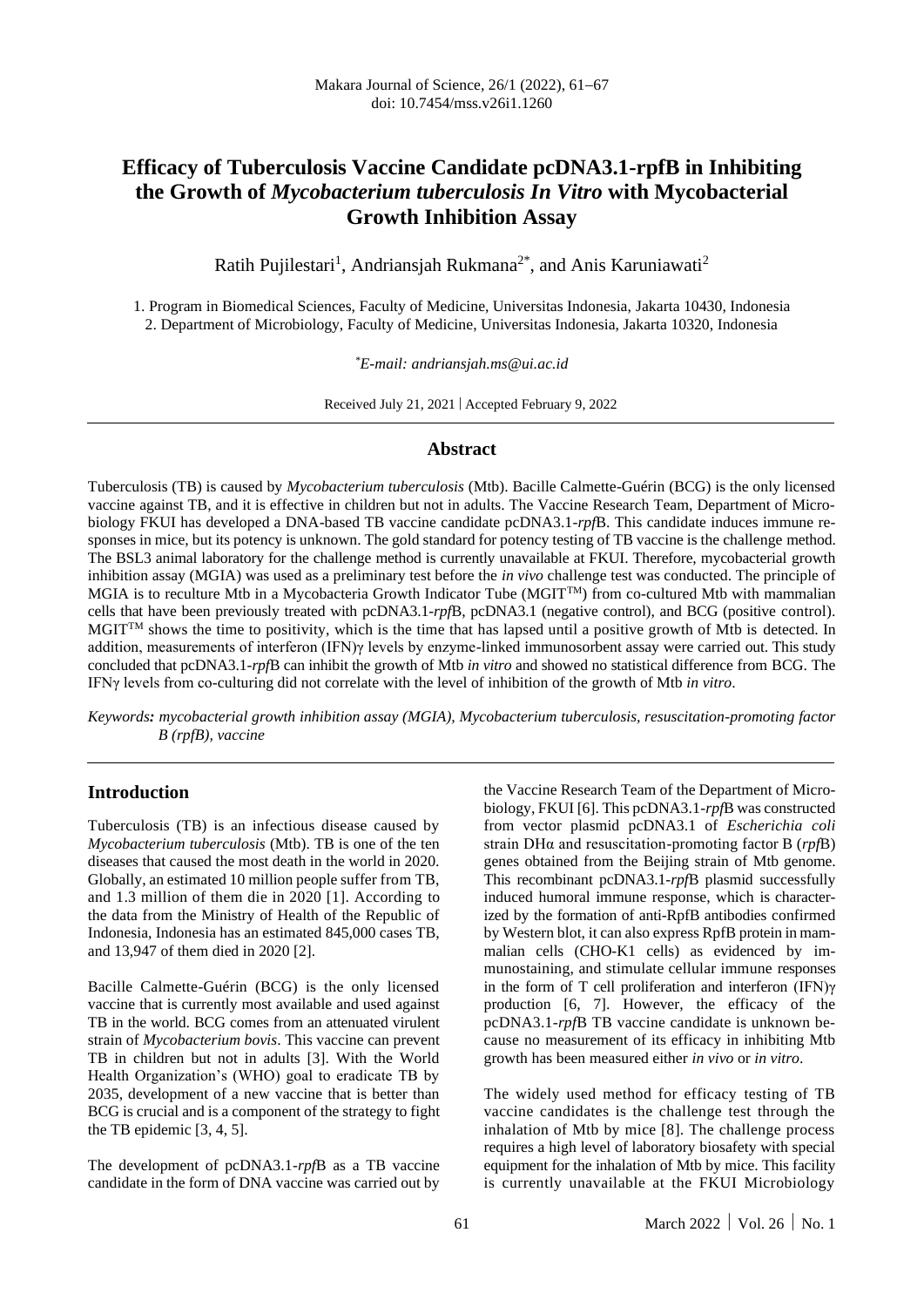Laboratory. Therefore, in this study, the mycobacterial growth inhibition assay (MGIA) was developed as a preliminary test to measure the potency of TB vaccine candidate pcDNA3.1-*rpf*B in inhibiting Mtb growth *in vitro*.

In general, the MGIA involved the co-culture of mammalian cells with Mtb within a certain time. The mammalian cells used in this study were mouse splenocytes and peripheral blood mononuclear cells (PBMCs) that had previously been immunized with the pcDNA3.1 *rpf*B vaccine seed and then compared with the positive (BCG vaccine) and negative (pcDNA3.1 only) controls. After co-culturing, Mtb was recultured in the Mycobacteria Growth Indicator Tube (MGIT<sup>TM</sup>) system. This system provides a time to positivity (TTP) value, which is the time from the beginning of culture to the occurrence of positive fluorescence in the MGITTM [9]. The pcDNA3.1 rpfB and BCG groups were expected to have a higher TTP value than the negative control.

# **Materials and Methods**

Research location and ethics: The research was conducted at the Microbiology Laboratory, Faculty of Medicine, Universitas Indonesia and approved by the Health Research Ethics Committee of the Faculty of Medicine through the Certificate of Passing the Ethics Review No. KET-1020/ UN2.F1/ETIK/PPM.00.02/2020.

Primers and plasmid: The primers and pcDNA3.1-*rpf*B used in this study were designed and constructed accordance with our previous research [6]. Given the patent purpose, we did not include the sequence of primers in this report. Meanwhile, pCDNA3.1 was obtained from the stock of the Department of Microbiology, Medical Faculty, Universitas Indonesia.

Isolation of pcDNA3.1-*rpf*B and pcDNA3.1: Recombinant plasmid pcDNA3.1-rpfB and plasmid pcDNA3.1 were isolated from a suspension of *E. coli* DH5α. Stock colonies of *E. coli* DH5α carrying the recombinant plasmid pcDNA3.1-*rpf*B and *E. coli* DH5α carrying pcDNA3.1 were obtained, and each was cultured in 500 mL liquid LB containing 0.1 g/mL ampicillin and then incubated in a shaker incubator at 200 rpm and 37 °C for 20 h. The bacterial suspension was then centrifuged at 5,000 rpm for 10 min. Plasmids were isolated from the pellets formed, in accordance with the procedure listed in the Hispeed Plasmid Midi Kit (QIAGEN).

Confirmation of *rpf*B gene by polymerase chain reaction (PCR): To ensure that the *rpf*B gene was built in the recombinant plasmid pcDNA3.1-*rpf*B, we confirmed the plasmid isolation by PCR. For this purpose, a forward *rpf*B (F\_*rpf*B) primer and a reverse *rpf*B (R\_*rpf*B) primer were used. In addition, PCR was carried out to verify the correct direction of gene insertion using a forward CMV

(F\_CMV) and a R\_*rpf*B primers. PCR was conducted under an initial denaturation at 95 °C for 5 min, denaturation at 95 °C for 30 s, annealing at 55 °C for 30 s, elongation at 72 °C for 30 s, final elongation at 72 °C for 7 min, and final temperature at 25 °C with a total of 40 cycles.

Mouse immunizations: The animals used for this study were BALB/c mice aged 6-8 weeks. The mice were randomly divided into three groups: (1) one group immunized with 100 µg/100 µL TB vaccine candidate pcDNA3.1-*rpf*B intramuscularly, (2) one group injected intramuscularly with 100  $\mu$ g/100  $\mu$ L pcDNA3.1 as the negative control, and (3) one group immunized intraperitoneally with 100 µL BCG vaccine (Serum Institute of India) as the positive control. After the first injection, a booster was performed on days 14 and 28. One week after the last booster, the mice were terminated, blood was obtained from the heart, and the spleen was isolated.

Isolation of mouse splenocytes: Mouse spleen was isolated aseptically, and the splenocytes were extracted using Roswell Park Memorial Institute (RPMI) medium containing L-glutamine and 10% fetal bovine serum (RPMI-Sp). This process was carried out until the spleen appeared transparent. Afterward, the splenocytes were counted with a Neubauer counting chamber, and a splenocyte suspension was prepared with a final concentration of  $3 \times 10^6$  cells in a total volume of 600 L RPMI-Sp.

Mouse PBMCs and serum isolation: To obtain PBMCs, we obtained  $\pm 1$  mL of mouse blood from the heart aseptically using a 1 mL disposable tuberculin syringe and collected it in an ethylenediaminetetraacetic acid tube. Then, ±0.5 mL blood was obtained again aseptically for serum isolation. The PBMCs were separated by histopaque-1077. Afterward, the PBMCs were counted using a Neubauer counting chamber, and a PBMC suspension with a final concentration of  $3 \times 10^6$  cells was prepared in a total volume of 600 L RPMI medium containing L-glutamine and 25 mM Hepes (RPMI-Pb). For serum separation,  $\pm 0.5$  mL blood in a centrifuge tube was centrifuged at 10,000 rpm for 10 min. The supernatant, which was the serum, was then separated.

MGIA: For the Mtb–splenocyte co-culture, 300 µL splenocyte suspension was placed in the wells of a sterile 48-well plate and added with 300 µL 0.0005 McFarland (McF) Mtb suspension. For the control of mammalian cells, splenocyte suspension was added to the well with a final concentration of  $3 \times 10^6$  cells in 600 µL RPMI-Sp without the addition of Mtb suspension. For bacterial control, 300 µL Mtb 0.0005 McF and 300 µL RPMI-Sp suspension were added to the wells without the addition of splenocyte suspension. For the Mtb–PBMC co-culture, 270 µL PBMC suspension and 30 µL autologous serum were placed in the wells of a sterile 48-well plate and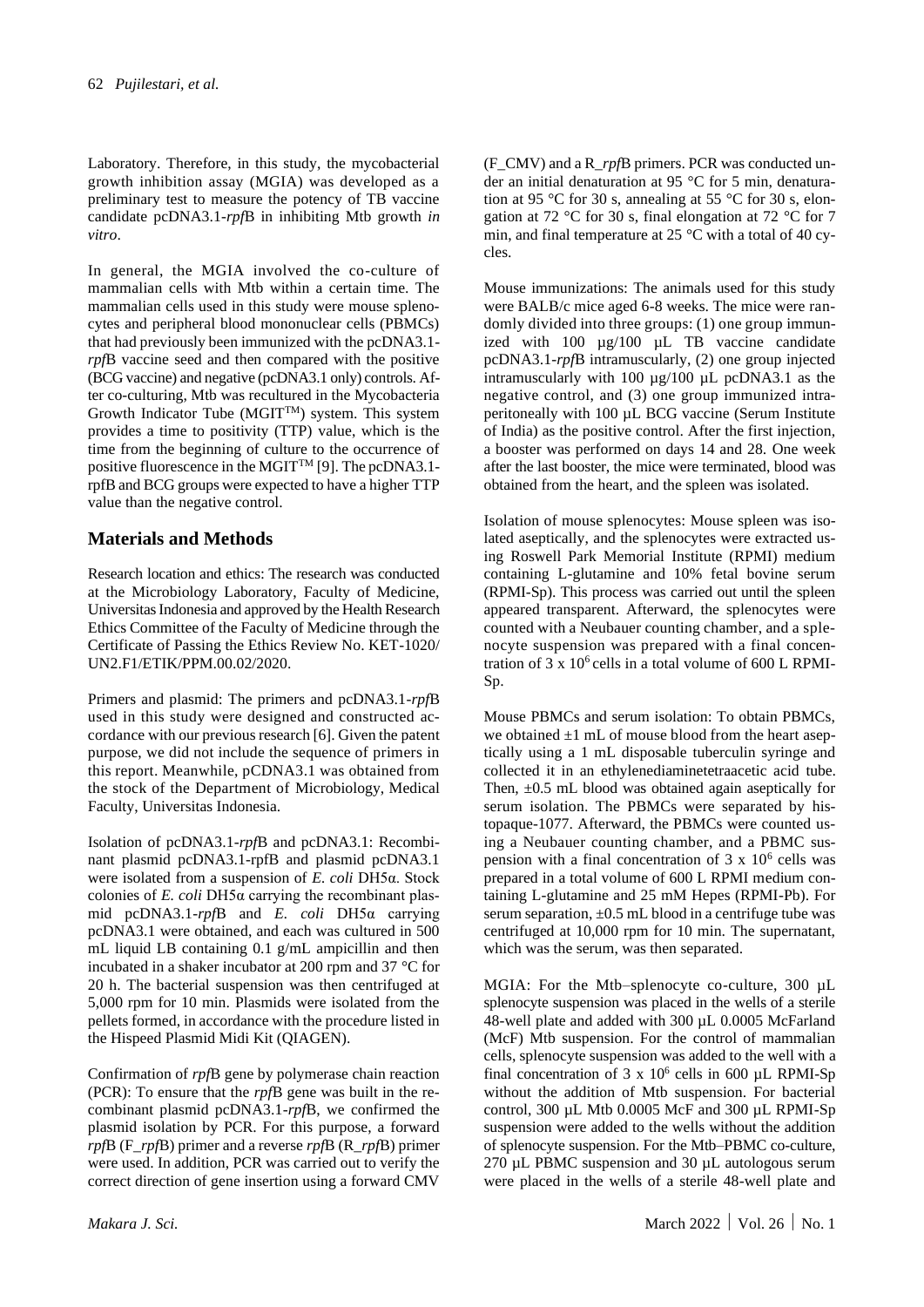added with 300 µL 0.0005 McF Mtb suspension. For the control of mammalian cells, PBMC suspension and autologous serum were added to the wells at a final concentration of  $3 \times 10^6$  cells in 600 µL RPMI-Pb without the addition of Mtb suspension. For the bacterial control, 300 µL suspension of Mtb 0.0005 McF and 300 µL RPMI-Pb were added without the addition of PBMCs and autologous serum. The co-culture was incubated for 96 h at 37 °C and  $5\%$  CO<sub>2</sub>. After 96 h, the co-culture samples were transferred to a screw-cap centrifuge tube and centrifuged at 12,000 rpm for 10 min to separate the Mtb. From the supernatant formed, 300 µL was obtained and stored for cytokine assay, whereas the pellet was resuspended with the rest of the supernatant. A total of 300 µL resuspension was cultured into the MGIT<sup>TM</sup> unit and incubated in the BACTEC<sup>TM</sup> system until positive results were detected.

IFNγ level measurement using enzyme-linked immunosorbent assay (ELISA): The MGIA procedure above involved a storage step of 300 µL co-culture supernatant for cytokine testing. The cytokine testing carried out on these samples was the measurement of IFNγ levels by ELISA. The ELISA steps were performed in accordance with the procedures listed in the ELISA Kit. Absorbance was measured by an ELISA reader at 450 nm.

#### **Results**

Confirmation of *rpf*B gene by PCR: Based on the results of electrophoresis (Figure 1), the amplicon bands of the *rpf*B gene, amplified with primers F\_*rpf*B and R\_*rpf*B and with primers F\_CMV and R\_*rpf*B, were between the 1,000 and 1,500 bp marker bands, respectively.

This finding indicates the isolated recombinant plasmid contained the *rpf*B gene. This result can be ascertained because with primers F\_rpfB and R\_*rpf*B, the *rpf*B gene was 1,089 bp, which corresponds to the size of the *rpf*B gene itself [6, 7]. In addition, with primers F\_CMV and R\_*rpf*B, the *rpf*B gene was about 1,100 bp because of the additional length of the *Eco*R1 restriction site (6 bp), *HindIII* restriction site (6 bp), and Kozak sequence (9 bp) [6].

Mtb reculture in MGIT $^{TM}$  from Mtb-splenocytes coculture: In the Mtb-splenocyte co-culture, the MGIT<sup>TM</sup> results showed that the mean TTP values of the pcDNA3.1-*rpf*B group was 140.028 h, that of the pcDNA3.1 group (negative control) was 138.787 h, and that of the BCG group (positive control) was 151.770 h. To determine the level of significance between treatments, we analyzed the data statistically using analysis of variance (ANOVA), followed-up by post-hoc least significant difference (LSD) test (Figure 2). Statistical analysis showed that the mean TTP of the pcDNA3.1-*rpf*B group was not significantly different from that of the BCG group ( $p = 0.057$ ), and it was higher than that of the pcDNA3.1 only group, although not significantly different ( $p = 0.828$ ). The mean TTP of the BCG group was higher and significantly different from that of the pcDNA3.1 only group ( $p = 0.039$ ). The  $MGIT<sup>TM</sup>$  showed that the control splenocytes in each treatment group gave negative results.

Mtb reculture in MGIT<sup>TM</sup> from Mtb–PBMC co-culture: In the Mtb–PBMC co-culture, the MGIT<sup>TM</sup> results showed that the mean TTP of the pcDNA3.1-*rpf*B group was 236.425 h, that of the pcDNA3.1 group (negative control) was 213.783 h, and that of the BCG group (positive control) was 239.456 h. To determine the levelof significance between treatments, we statistically analyzed the data using ANOVA followed by post-hoc LSD test (Figure 3). Statistical analysis showed that the mean value of TTP for the pcDNA3.1-*rpf*B group was



**Figure 1. Electrophoresis Results of PCR Product of** *rpf***B Gene**



(Note:  $* = \text{not significantly different}, ** = significantly$ different)

#### **Figure 2. Statistical Test Results of TTP Values from Mtb– splenocytes Co-culture**

not significantly different from that of the BCG group (*p*  $= 0.769$ ) but significantly higher than that of the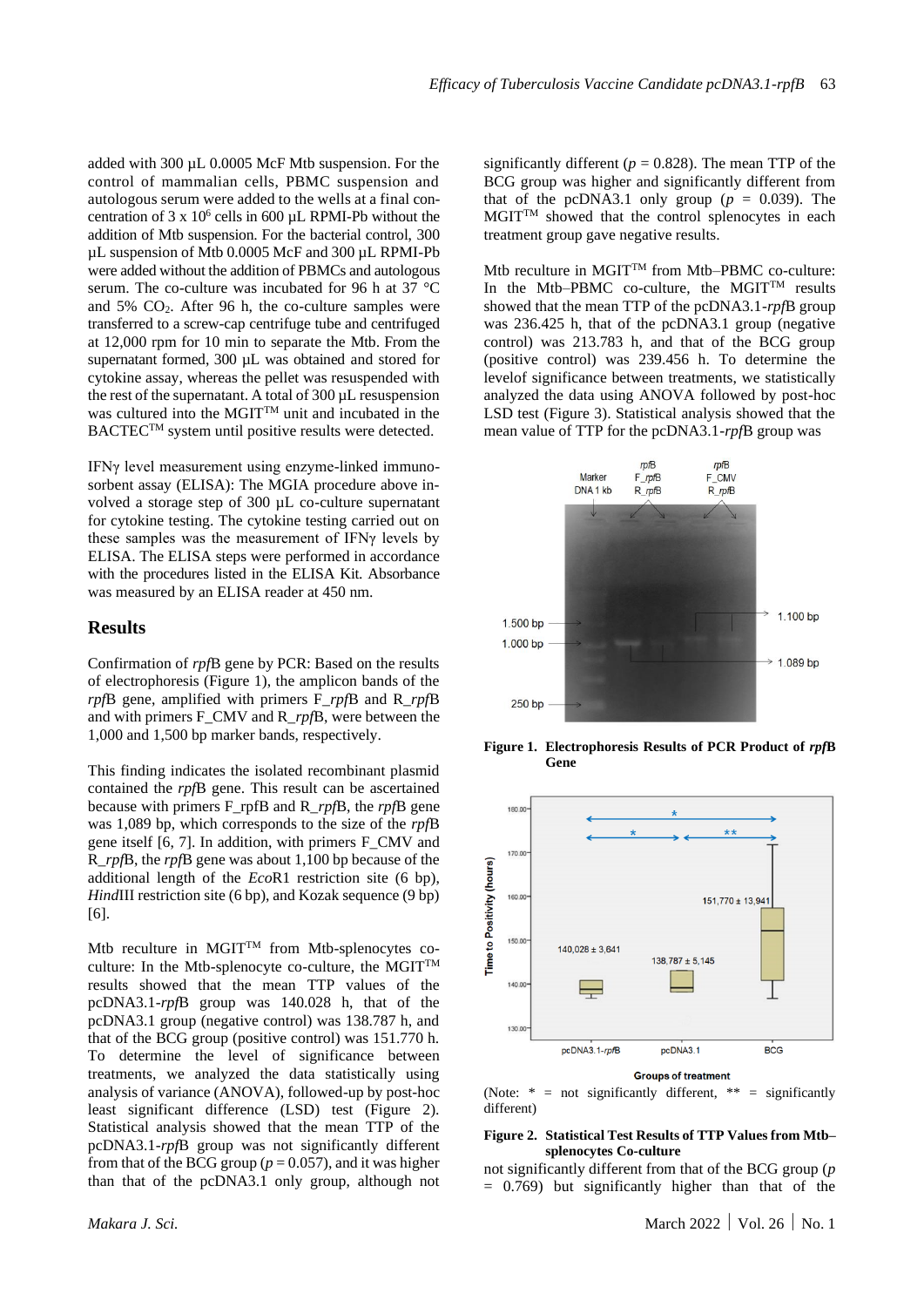pcDNA3.1 group ( $p = 0.041$ ). The MGIT<sup>TM</sup> showed that the PBMC control in each treatment group gave negative results.

IFNγ levels from Mtb–splenocytes co-culture: The ELISA showed that the mean value of IFNγ levels in the pcDNA3.1-*rpf*B group was 1.424 pg/mL, that of the pcDNA3.1 group was 1.377 pg/mL, and that of the BCG group was 1.613 pg/mL. ANOVA was carried out to determine the level of significance between treatments (Figure 4). No significant difference was observed between the mean IFNγ levels of each treatment group (*p*  $= 0.788$ ). T-test was performed to determine the level of significance between each treatment with its splenocyte control. Each treatment had a mean IFNγ level that was significantly different from that of the splenocyte control. The mean level of IFNγ in the pcDNA3.1-*rpf*B group was significantly different from that of the control splenocytes ( $p = 0.007$ ). For the pcDNA3.1 and BCG groups, the mean level of IFNγ were significantly different from that of the control splenocytes ( $p = 0.000$ ).

IFNγ levels from Mtb–PBMC co-culture: The ELISA showed that the mean IFNγ levels in the pcDNA3.1-*rpf*B, pcDNA3.1, and BCG groups were 3.859 pg/mL, 4.035 pg/mL, and 4.742 pg/mL, respectively. Kruskal-Wallis test was carried out to determine the level of significance between treatments (Figure 5). No significant difference was observed between the mean IFNγ level of each treatment group ( $p = 0.440$ ). T-test was performed to determine the level of significance between each treatment and its PBMC control. No significant difference was noticed between the mean IFNγ levels in the pcDNA3.1 *rpf*B group and the control PBMCs (*p* = 0.429). However,



(Note:  $* = not significantly different, ** = significantly$ different)

**Figure 3. Statistical Test Results of TTP Values from Mtb– PBMC Co-culture**

a significant difference was identified between pcDNA3.1 and BCG groups and their control PBMCs, with both showing a significant difference at  $p = 0.000$ .

Correlation between TTP values and IFNγ levels: The results of the MGITTM were in the form of TTP values and those of ELISA in the form of IFNγ levels. Each value was obtained from the results of Mtb-mammalian cell co-culture and analyzed for statistical correlation. Pearson correlation test showed no correlation between the TTP values and IFNγ levels in the Mtb–splenocytes  $(p = 0.911)$  and Mtb–PBMC  $(p = 0.648)$  co-cultures. This result indicates that the level of IFNγ is not directly correlated with the inhibition of Mtb growth *in vitro* based on the TTP value.



**Figure 4. Statistical Test Results of IFNγ Levels from Mtb– splenocytes Co-culture**



**Figure 5. Statistical Test Results of IFNγ Levels from Mt – PBMC Co-culture**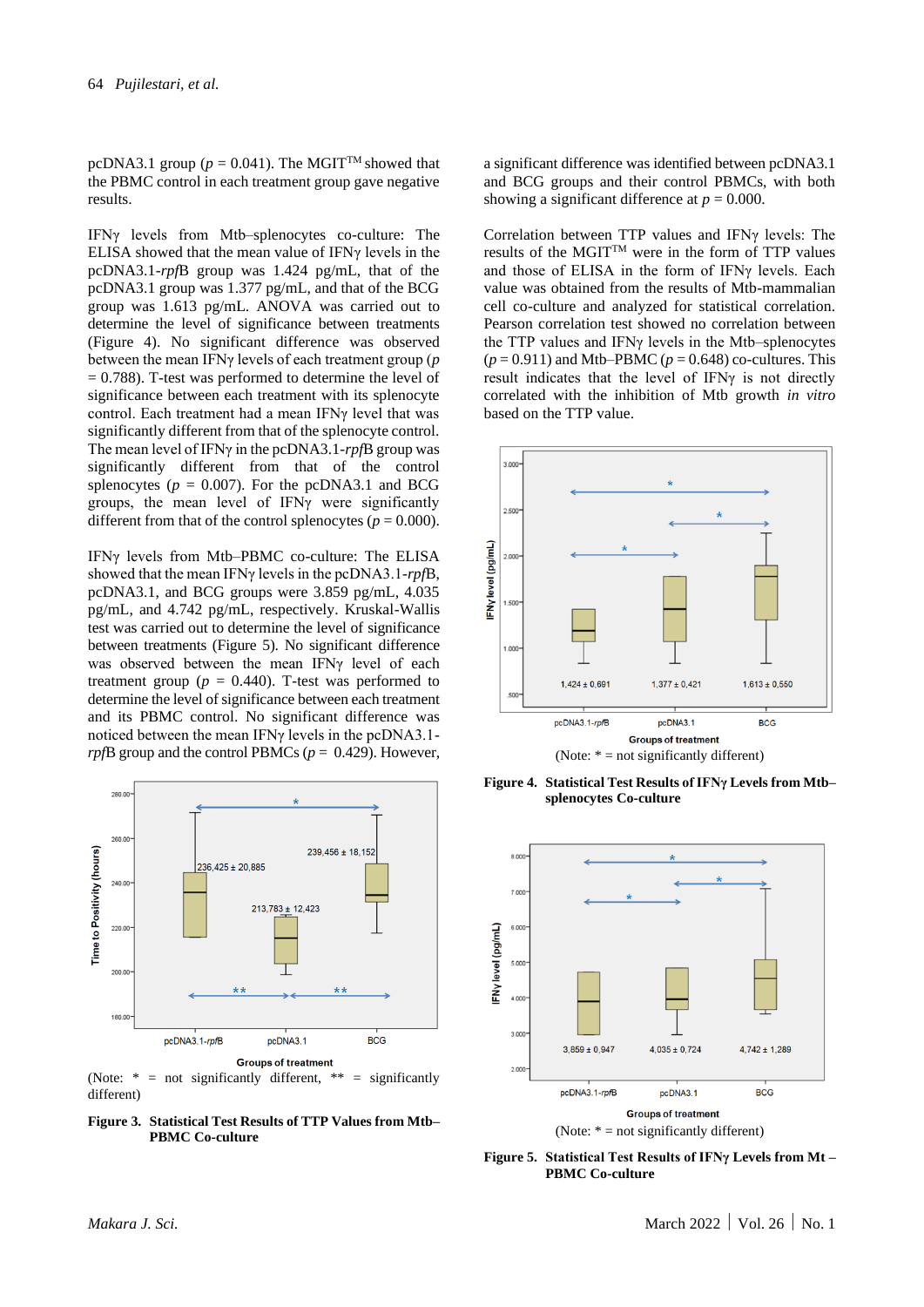# **Discussion**

This pcDNA3.1-*rpf*B TB vaccine candidate was developed in the form of a DNA vaccine because this type has numerous advantages. DNA vaccines can trigger an immune response involving B and T cells. In addition, this vaccine contains no live components. Thus, the risk of disease caused by the vaccine is zero. The development of DNA vaccine is relatively easy and inexpensive. DNA vaccines do not require special facilities for storage, unlike RNA vaccines which require very cold storage conditions [10].

Various studies mentioned that BCG is effective in preventing TB in children but not in adults. BCG can provide protection against Mtb because it induces the response of T helper 1 (Th1) CD4 cells and CD8 cytotoxic T cells [10]. A research proved that the induction of Th1 and Th17 cells is needed to form an ideal protection against TB [11]. BCG can induce Th1 response but fails to induce Th17 response in the lungs, which results in the low efficiency of the BCG vaccine.

This pcDNA3.1-*rpf*B vaccine candidate is expected to have better efficacy than BCG or as a companion to BCG vaccine in building an immune response against Mtb infection because the RpfB protein encoded by the *rpf*B Mtb gene has the highest biological and immunological characteristics among other proteins in the Rpf family [6, 7]. The RpfB protein is highly expressed during Mtb resuscitation. Various studies have also shown that the rpfB protein has an important role in Mtb replication *in vivo* [12].

The mammalian cells used in this study were splenocytes and PBMCs. Splenocytes were selected because they consist of various populations of immune cells, such as T lymphocytes, B lymphocytes, dendritic cells, and macrophages that have different immune functions. PBMC was selected because they consist of T lymphocytes, B lymphocytes, natural killer cells, and monocytes, which also play an important role in the immune response of the body [13].

The BACTEC<sup>TM</sup> MGIT<sup>TM</sup> system was selected in this MGIA because it has numerous advantages over conventional Mtb culture systems. Mtb is categorized as slow growth bacteria, with a doubling time of 10–20 h [14, 15]. Thus, conventionally cultured Mtb can only be detected positive in 5-8 weeks. This system can reduce the time for obtaining test results to a matter of days. This is achievable because each MGITTM unit contains Middlebrook 7H9 liquid medium, PANTA antibiotic blend, OADC growth supplement, and is equipped with a fluorescence indicator. All of these conditions can facilitate the Mtb culture to reach a concentration equivalent to  $10^5 - 10^6$  colony forming units and allow the detection of positive results. In addition, the BACTECTM

MGITTM system is sensitive to detecting mycobacteria and has a large incubation capacity [16].

The mean TTP value from the co-culture of Mtb– splenocytes showed that splenocytes in the BCG group had a higher potency for inhibiting Mtb growth *in vitro* than the negative control. Splenocytes treated with the TB vaccine candidate pcDNA3.1-*rpf*B had the potency for inhibiting Mtb growth *in vitro*, which was not different from the BCG group. On the other hand, the mean TTP value from the Mtb–PBMC co-culture showed that PBMCs in the pcDNA3.1-*rpf*B and BCG groups had a higher potency for inhibiting Mtb growth *in vitro* than the negative control. In addition, PBMCs in the pcDNA3.1-*rpf*B TB vaccine candidate group had Mtb growth inhibition potency in *vitro*, which is similar to that of the BCG group.

From this MGIA study based on the TTP value, the Mtb– splenocyte and Mtb–PBMC co-cultures gave similar results. The results showed that the TB vaccine candidate pcDNA-3.1-*rpf*B had Mtb growth inhibition potency *in vitro* which is similar to that of the BCG vaccine. This finding can be a good support for the further development of the pcDNA3.1-*rpf*B TB vaccine candidate.

Marsay *et al.* [17] used MGIA to examine the inhibition of Mtb growth by splenocytes of mice immunized with BCG compared to naive controls. Parra *et al.* [18, 19] also used MGIA to examine the inhibition of Mtb growth by splenocytes of mice immunized with BCG compared to naive controls and five novel vaccines. MGIA is a WHOsupported method for testing TB vaccine candidates. The WHO's goal in supporting the MGIA is to develop functional tests that can be applied to all TB vaccine candidate clinical trials; thus, they can help in identifying the correlation between potential TB vaccine candidates and built-up immunity [20].

The levels of IFN $\gamma$  in the supernatant from the co-culture of Mtb and mammalian cells in this study were measured by ELISA. This step was performed because IFNγ was the dominant type of cytokine produced *in vivo* by BaLB/c mice treated with pcDNA3.1-*rpf*B in the previous study. The results of statistical analysis on the average IFNγ level were not in line with the results of statistical analysis of the average TTP value. However, if further observed, the level of values was linear, with the BCG group having the highest value and the pcDNA3.1 group having the lowest value. Each treatment group had higher levels of IFNγ that were significantly different from the control mammalian cells (splenocytes and PBMCs). This results indicates that the addition of Mtb suspension to splenocytes and PBMC co-cultures can increase IFNγ production.

Statistical analysis was carried out to determine the correlation between the TTP values and IFNγ levels in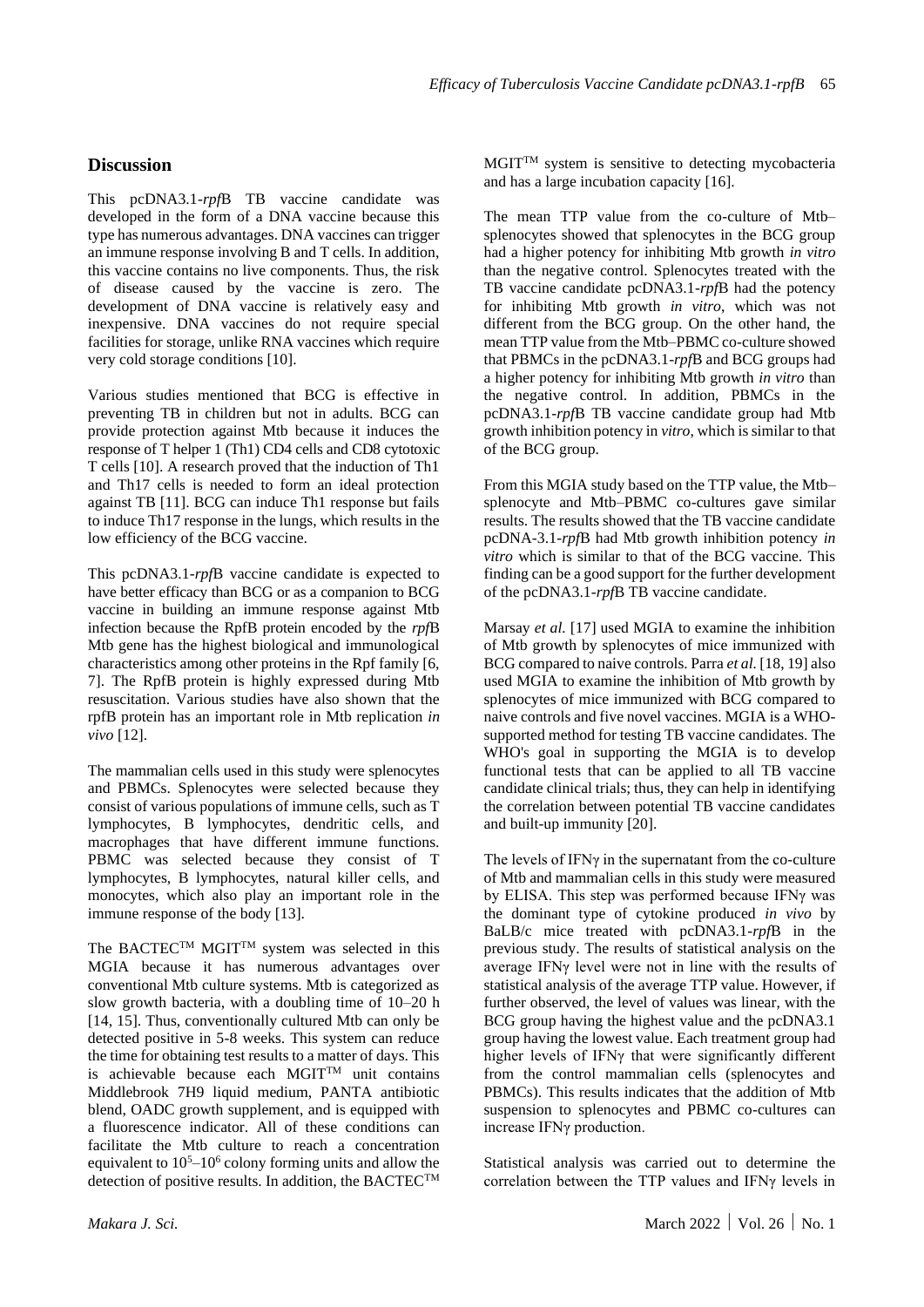the co-cultured Mtb and mammalian cells. Data from the MGITTM test results in the form of TTP values and ELISA data in the form of IFNγ levels were analyzed by the Pearson correlation test. This test showed no correlation between the TTP values and IFNγ levels in the Mtb-splenocyte and Mtb-PBMC co-cultures. This finding indicates that IFNγ levels are not directly correlated with TTP values, that is, they are not directly related to Mtb growth inhibition *in vitro*.

No statistical correlation existed between the TTP values and IFNγ levels due to a complex immune response system. After infection, Mtb stimulates CD4, CD8 T cells, and other immune cells to secrete IFNγ, which dominates the strong type-1 immune response. IFNγ then plays a role in activating the bactericidal action in the host cell. However, in addition of IFNγ, other cytokines, such as interleukin 10 (IL-10), are present in the system. In contrast to IFNγ, IL-10 is considered an inhibitory cytokine. The presence of IL-10 is important for the adequate balance between inflammatory and immunopathological responses. Elevated levels of IL-10 favor mycobacterial survival in host cells [15]. Therefore, given that other cytokines are counterproductive, this condition may be the cause of the absence of a statistical correlation between the TTP values and IFNγ levels.

# **Conclusion**

This study revealed that the TB vaccine candidate pcDNA3.1-*rpf*B has efficacy for inhibiting Mtb growth *in vitro*, but it is not significantly different from that of the BCG, according to the MGIA. IFNγ levels in cocultured Mtb and mammalian cells did not correlate with the level of inhibition of Mtb growth *in vitro*.

## **Acknowledgements**

This study was funded by Universitas Indonesia through Hibah PUTI Saintekes 2020 (contract number: NKB-2223/UN2.RST/HKP.05.00/2020 and addendum number NKB-4718/UN2.RST/HKP.05.00/2020) and Badan Pengawas Obat dan Makanan through the Research Aid Budget 2020.

# **Conflict of Interest Statement**

The authors declare no conflict of interest.

## **References**

- [1] Global Tuberculosis Report 2021. 2021. World Health Organization. Geneva. pp. xi.
- [2] USAID. 2020. Indonesia Tuberculosis Roadmap Overview, Fiscal Year 2021. USAID. pp. 3.
- [3] Stop TB Partnership. 2019. Global Plan to End TB: 2018-2022. Stop TB Partnership. Geneva. pp. 161.
- [4] Usman, M.M., Ismail, S., Teoh, T.C. 2017. Vaccine research and development: tuberculosis as a global health threat. Cent. Eur. J. Immunol. 42(2): 196– 204, https://doi.org/10.5114/ceji.2017.69362.
- [5] Lisdawati, V., Puspandari, N., Rif'ati, L., Soekarno, T., Melatiwati, M., Syamsidar, K., Ratnasari, L., Izzatun, N., Parwati, I. 2015. Molecular epidemiology study of Mycobacterium tuberculosis and its susceptibility to anti-tuberculosis drugs in Indonesia. BMC Infect. Dis. 22(15): 366, https://doi.org/10.1186/ s12879-015-1101-y.
- [6] Saraswati, R.D., Rukmana, A., Fithriyah, Rakhmawati, A. 2018. Development of a Tuberculosis Vaccine Seed: Construction of Resuscitation-Promoting Factor B DNA Vaccine and its Expression in Vitro and in Vivo. MJHR.  $22(1)$ : 8-13, https://doi.org/10.7454/msk.v22i1.7954.
- [7] Lee, J., Kim, J., Lee, J., Shin, S.J., Shin, E.C. 2014. DNA immunization of Mycobacterium tuberculosis resuscitation-promoting factor B elicits polyfunctional CD8<sup>+</sup> T cell responses. Clin. Exp. Vaccine Res. 3(2): 235–243, https://doi.org/10.7774/cevr.20 14.3.2.235.
- [8] World Health Organization. 2013. Recommendations to assure the quality, safety and efficacy of BCG vaccines. Annex 3. WHO Technical Report Series No. 979. Annex 3: 143–166.
- [9] Zelmer, A., Tanner, R., Stylianou, E., Morris, S., Izzo, A., Williams, A., *et al*. 2015. Ex vivo mycobacterial growth inhibition assay (MGIA) for tuberculosis vaccine testing–a protocol for mouse splenocytes. Biorxiv. 1–9, https://doi.org/10.1101/ 020560.
- [10] Morrow, W.J.W., Sheikh, N.A., Schmidt, C.S. (eds.), 2012. Vaccinology: Principles and Practice. Hoboken: John Wiley & Sons, Incorporate.
- [11] Kim, Y.S., Silwal, P., Kim, S.Y., Yoshimori, T., Jo, E.K. 2019. Autophagy-activating strategies to promote innate defense against mycobacteria. EMM. 51: 1–10.
- [12] Dermawan, D. 2017. A review on construction of pcDNA 3.1+ with cloning *rpfB*, *rpfD*, and *rpfE* genes of *Mycobacterium tuberculosis* as DNA vaccine. AJOG. 217(6): 727, https://doi.org/10.1016/j.a jog.2017.08.065.
- [13] Abbas, A.K., Lichtman, A.H., Pillai, S. 2016. Basic Immunology: Functions and Disorders of the Immune System. 5th ed. Elsevier Inc. Canada. pp. 192.
- [14] Carroll, K.C., Hobden, J.A., Miller, S., Morse, S.A., Mietzner, T.A., Detrick, B., *et al*. 2016. Jawetz, Melnick & Adelberg's Medical Microbiology. 27th ed. The McGraw-Hill. 27: 127–144, 309–319.
- [15] Cavalcanti, Y.V.N., Brelaz, M.C.A., de Andrade, J.K., Neves, L., Ferras, J.C., Pereira, V.R.A. 2012. Role of TNF-Alpha, IFN-Gamma, and IL-10 in the Development of Pulmonary Tuberculosis. Pulm. Med. 12: 1–10, https://doi.org/10.1155/2012/745483.
- [16] Martinez, Y.B., Rodriguez, H.G.M., Fernandez, S.L.S. 2018. Conventional and Molecular Diagnosis